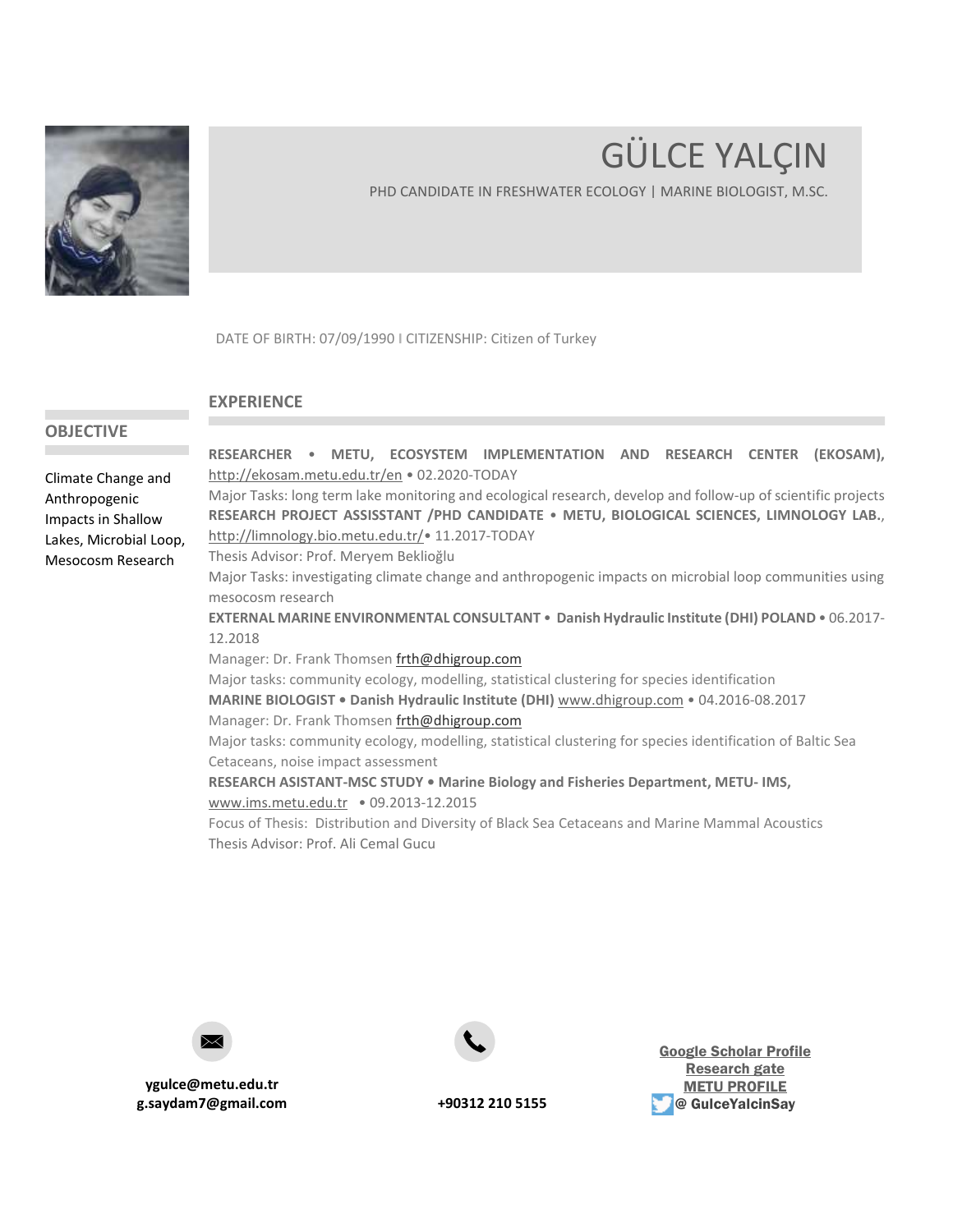# **SCIENTIFIC PUBLICATIONS**

#### **SCIENTIFIC ARTICLES**

# **IN PREP**

- **1. Gülce Yalçın**, Dilvin Yildiz, Maria Calderó Pascual, Melisa Metin, Sinem Yetim, Yiğit Şahin, Maria-Eleni Parakatselaki, Nur Filiz, Nusret Karakaya, Emmanuel D. Ladoukakis, Valerie Mccarthy, Stella A. Berger, Kemal Ali Ger , Erik Jeppesen, Meryem Beklioğlu. *Quality Matters: Response of Microbial Loop to Different Dissolved Organic Carbon (Doc) Sources As A Climate-Induced Pulsed Disturbance*.
- **2.** Dilvin Yildiz, **Gülce Yalçın,** Maria Calderó Pascual, Melisa Metin, Sinem Yetim, Pinar Kavak, Nur Filiz, Maria Spoljar, Sanja Gottstein, Valerie Mccarthy, Jens Nesjtgaard, Erik Jeppesen, Kemal Ali Ger, Meryem Beklioğlu. *The Quality of Allochthonous Dissolved Organic Carbon Source Determines The Fate Of Freshwater Zooplankton: Mesocosm Approach To Pulse Disturbance*

#### **2022**

Dilvin Yıldız\*, **Gülce Yalçın\* (joint first authors)** Boris Jovanović, David S. Boukal, Lucie Vebrová, Derya Riha, Jelena Stanković, Dimitrija Savić-Zdraković, Melisa Metin, Yasmin Naz Akyürek, Deniz Balkanlı, Nur Filiz, Djuradj Milošević, Heidrun Feuchtmayr, Jessica A. Richardson, Meryem Beklioğlu (2022-**submitted**).Effects of a microplastic mixture differ across trophic levels and taxa in a freshwater food web: in situ mesocosm experiment. Science of the Total Environment

#### **2021**

Calderó-Pascual, M., Yıldız, D., **Yalçın, G**. et al. The importance of allochthonous organic matter quality when investigating pulse disturbance events in freshwater lakes: a mesocosm experiment. Hydrobiologia (2021).<https://doi.org/10.1007/s10750-021-04757-w>

#### **2020**

Jelena Stanković, Djuradj Milošević, Dimitrija Savić-Zdraković, **Gülce Yalçın,** Dilvin Yildiz, Meryem Beklioğlu, Boris Jovanović, Exposure to a microplastic mixture is altering the life traits and is causing deformities in the non-biting midge Chironomus riparius Meigen (1804), Environmental Pollution, Volume 262, 2020, 114248, ISSN 0269-7491[, https://doi.org/10.1016/j.envpol.2020.114248.](https://doi.org/10.1016/j.envpol.2020.114248)

#### **2015**

**Saydam G**., Cetacean Distribution in the Southern Black Sea: An Acoustic Approach (Published Master Thesis), Graduate School Of Marine Sciences, Middle East Technical University, 2015 September

#### **CONFERENCES**

# **2021**

- **1. Gülce Yalçin**, Dilvin Yildiz, Melisa Metin, Sinem Yetim, Maria Caldero Pascual, Nusret Karakaya, Kemal Ali Ger, Erik Jeppesen, Meryem Beklioğlu, Impacts Of Different Quality Of Dissolved Organic Carbon (Doc) Pulse Disturbance On Microbial Loop: A Mesocosm Research, 2nd International Aquatic Mesocosm Research (Aquacosm) Symposium, On-line, 2021 April
- **2. Gülce Yalçın,** Dilvin Yıldız, Melisa Metin, Sinem Yetim, Maria Caldero Pascual, Nusret Karakaya, Kemal Ali Ger, Erik Jeppesen, Meryem Beklioğlu, Response of microbial loop to different quality of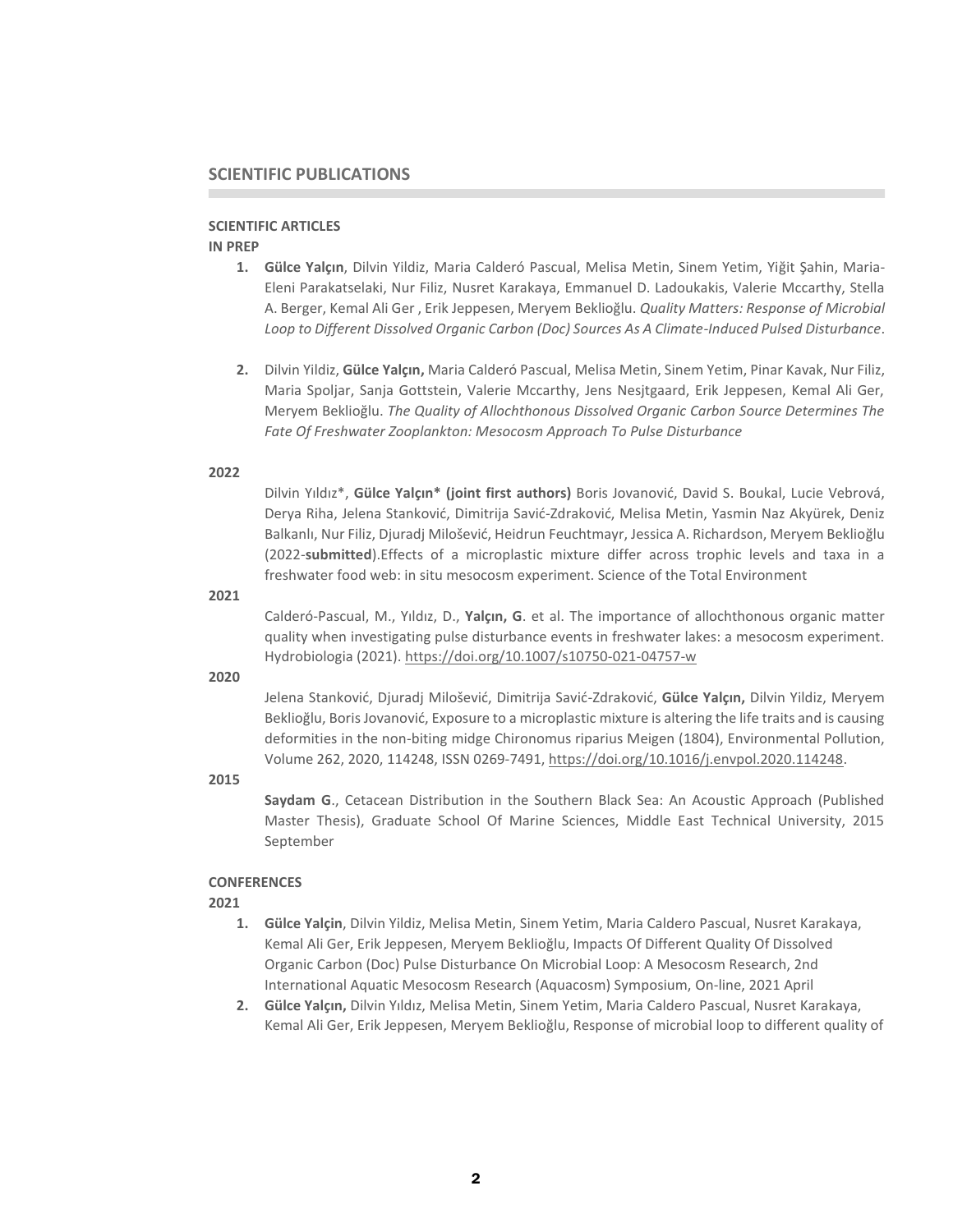dissolved organic carbon (DOC) pulse disturbance, 10th International Shallow Lakes Conference, On-line, 2021 March

- **3.** Dilvin Yıldız, Maria Caldero Pascual, **Gülce Yalçın**, Melisa Metin, Sinem Yetim, Nur Filiz, Pınar Kavak, Kemal Ali Ger, Valerie McCarthy, Erik Jeppesen, Meryem Beklioğlu. Effects of DOC quality on zooplankton community structure: a mesocosm experiment. 2nd International Aquatic Mesocosm Research (AQUACOSM) Symposium. APRIL, 2021
- **4.** Sinem Yetim, Melisa Metin, Dilvin Yıldız, **Gülce Yalçın**, Maria Caldero Pascual, Claudia Fiorentin, Meryem Beklioğlu, Kemal Ali Ger. Effects of dissolved organic carbon and zooplankton grazing pressure on bacteria and ciliates. 2nd International Aquatic Mesocosm Research (AQUACOSM) Symposium. APRIL, 2021.
- **5.** Melisa Metin, Sinem Yetim, Dilvin Yıldız, **Gülce Yalçın**, Maria Caldero Pascual, Claudia Fiorentin, Meryem Beklioğlu, Kemal Ali Ger. Combined bottom-up effects of DOC and top-down effects of zooplankton with contrasting traits on phytoplankton biomass and composition. 2nd International Aquatic Mesocosm Research (AQUACOSM) Symposium. APRIL, 2021
- **6.** Maria Caldero Pascual, Dilvin Yıldız, **Gülce Yalçın**, Melisa Metin, Sinem Yetim, Mikkel Rene Andersen, Kemal Ali Ger, Meryem Beklioğlu, Valerie McCarthy.Characterisation and impact of different allochthonous organic matter additions in a mesocosm experiment investigating pulse disturbance events in Mediterranean shallow lakes. 2nd International Aquatic Mesocosm Research (AQUACOSM) Symposium. APRIL, 2021.
- **7.** Dilvin Yıldız, Maria Caldero Pascual, **Gülce Yalçın**, Melisa Metin, Sinem Yetim, Nur Filiz, Pınar Kavak, Kemal Ali Ger, Valerie McCarthy, Erik Jeppesen, Meryem Beklioğlu. Effects of DOC quality on zooplankton community structure: a mesocosm experiment. 10th International Shallow Lakes Conference, Brazil, MARCH, 2021.
- **8.** Melisa Metin, Sinem Yetim, Dilvin Yıldız, **Gülce Yalçın**, Maria Caldero Pascual, Claudia Fiorentin, Meryem Beklioğlu, Kemal Ali Ger. Combined bottom-up effects of DOC and top-down effects of zooplankton with contrasting traits on phytoplankton biomass and composition. 10th International Shallow Lakes Conference, Brazil, MARCH, 2021.
- **9.** Sinem Yetim, Melisa Metin, Dilvin Yıldız, **Gülce Yalçın,** Maria Caldero Pascual, Claudia Fiorentin, Meryem Beklioğlu, Kemal Ali Ger. Effects of dissolved organic carbon and zooplankton grazing pressure on bacteria and ciliates. 10th International Shallow Lakes Conference, Brazil, MARCH, 2021
- **10.** Maria Caldero Pascual, Dilvin Yıldız, **Gülce Yalçın,** Melisa Metin, Sinem Yetim, Mikkel Rene Andersen, Kemal Ali Ger, Meryem Beklioğlu, Valerie McCarthy. Characterisation and impact of different allochthonous organic matter additions in a mesocosm experiment investigating pulse disturbance events in mediterranean shallow lakes. 10th International Shallow Lakes Conference, Brazil, MARCH, 2021

# **2019**

- **1. Gülce Yalçın**, Dilvin Yildiz, Boris Jovanovic, Derya Öztürk, Lucie Vebrová, David Boukal, Djuradj Milošević, Dimitrija Savić, Jelena Stanković, Jessica Richardson, Heidrun Feuchtmayr, Melisa Metin, Deniz Balkan, Yasmin Akyürek & Meryem Beklioğlu, In-situ Mesocosms Experiment for Investigating Impacts of Microplastics on Food Web of Shallow Lakes, ASLO, 2019 February
- **2.** Dilvin Yıldız, **Gülce Yalçın**, Meryem Beklioğlu. Mesocosm experiment on effects of microplastic on freshwater zooplankton community. Ecology and Evolutionary Biology Symposium 2019. JULY, 2019, Ankara, Türkiye.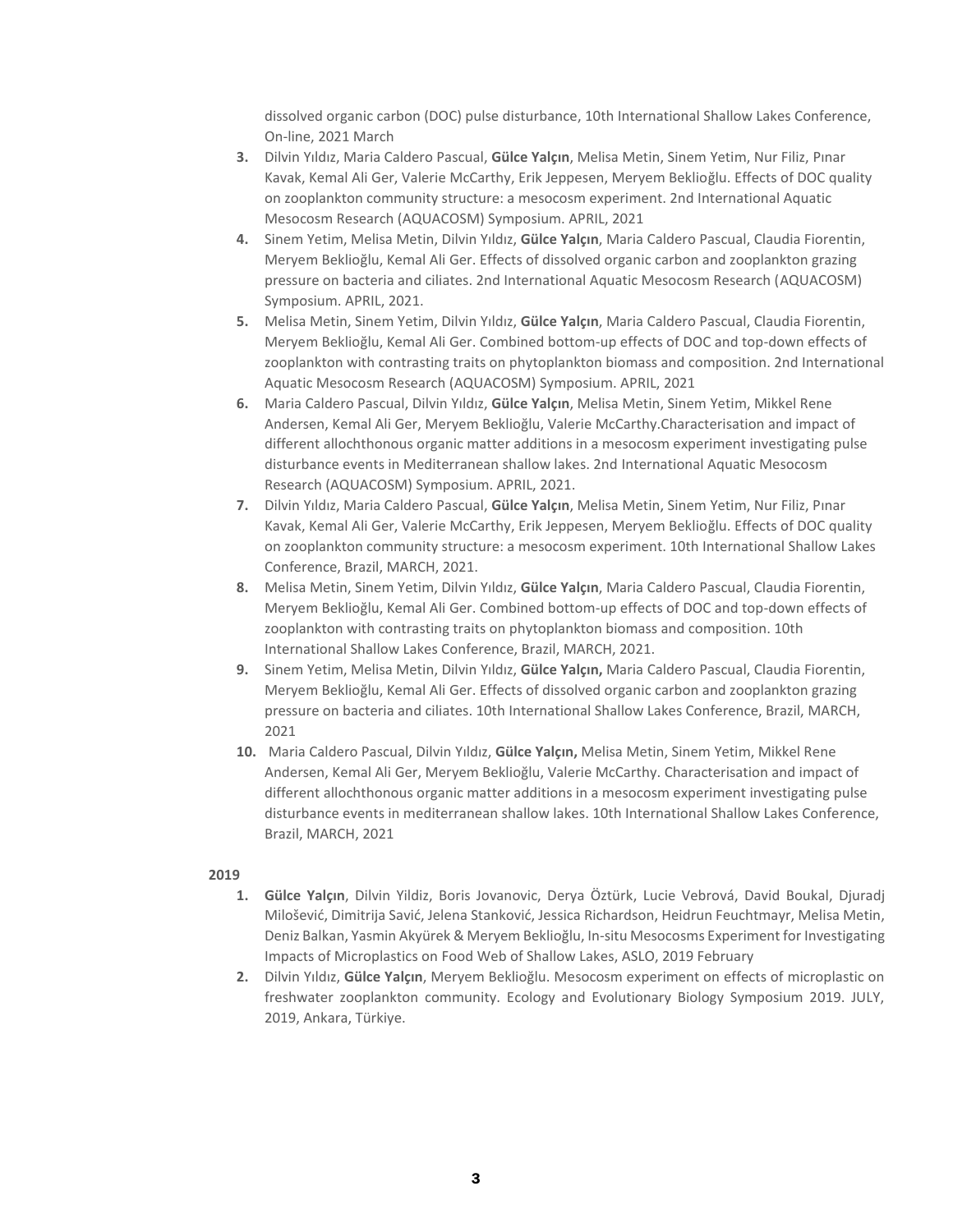- **3.** Dilvin Yıldız, **Gülce Yalçın**, Boris Jovanovıc, Derya Öztürk, Lucie Vebrova, David Boukal, Djuradj Mılosevıc, Dimitrija Savıc, Jelena Stankovıc, Jessica Rıchardson, Heidrun Feuchtmayr, Meryem BEKLIOĞLU. First in-situ mesocosms experiment for investigating impacts of microplastics on the littoral food web. 11th Symposium for European Freshwater Sciences (SEFS), JULY, 2019, Zagreb Hırvatistan.
- **4.** Jelena Stanković, Boris Jovanović, Dimitrija Savić Zdravković, Djuradj Milošević, Meryem Beklioğlu, **Gülce Yalçın**, Dilvin Yıldız Influence of mixture of microplastic particles (MP) on non-biting midges of Chironomus riparius in a laboratory setup, 11th Symposium for European Freshwater Sciences, Zagreb, Croatia, 2019 May
- **5.** Heidrun Feuchtmayr, Jessica Richardson, David Boukal, Meryem Beklioglu, **Gülce Yalçın**, Dilvin Yıldız, Boris Jovanovic, Derya Öztürk, Lucka Veb, Ami Weir, Uptake and transfer of microplastics in freshwater organisms: a mesocosm experiment, Plastics in the environment workshop, Wallingford, UK, 2019 February

# **2018**

B.Jovanovich, J.Stankovic, D.Milosevic, D.Savic, A.Savic, **G.Yalcin**, D.Yildiz, D.Öztürk, L.Vebrova, D.Boukal, M.Beklioglu. "Comparative Indoor Outdoor Study Microplastic Effects on Non-Biting Midges (Diptera: Chironomidae) (Poster Presentation at ASLO meeting, 2018, Puerto Rico)

**2015**

**Saydam G.,** Gucu A.C., Cetacean Distribution in Southern Black Sea: An Acoustic Approach Using A Methodology Combining Active And Passive Acoustics, 29th Annual Conference Of European Cetacean Society, 2015 Malta

**2014**

**Saydam G.,** Gucu A.C., Ok M., Sakinan S., Sahin E, Tutar O. Population Viability Analysis Of Mediterranean Monk Seal (Monachus Monachus) And Significance Of Dispersal In Survival (Northeast Mediterranean Sea), 28th Annual Conference Of European Cetacean Society, 2014 Liège

#### **PROJECTS**

2020-2023, METU, TUBITAK 1001 (Acronym: R3-DOC, Project No:119Y265)

Within the context of my PhD qualification exam, I wrote this project under the advisory of Prof.Dr. Meryem Beklioğlu, Prof. Emmanuel Manolis Ludakakis and Prof. Efe Sezgin. Project aims to investigate Resistance, Recovery and Resilience of Freshwater Communities to the terrestrial Dissolved Organic Carbon (t-DOC).

2018-2021, AQUAcosm: EU network of mesocosms facilities for research on marine and freshwater ecosystems open for global collaboration.

AQUACOSM is funded by the first international call (EU H2020-INFRAIA) to coordinate research, develop common best practices and open both freshwater and marine large-scale research infrastructures (mesocosms) for international cross-discipline participation. My PhD is funded by Aquacosm project and I was employed as a researcher in the mesocosm facility in Turkey.

2016-2017, DHI-Poland (Completed Project): Marine Mammal and Noise Impact Assessment Projects (Limited detail due to Confidentiality)

I performed noise impact assessment in EIA projects as Marine mammal specialists. Projects involved the effects of offshore wind farms, pipelines and nuclear power plants on harbor porpoises in the Baltic Sea. For the specific tasks performed please see th[e experience](#page-0-0) section.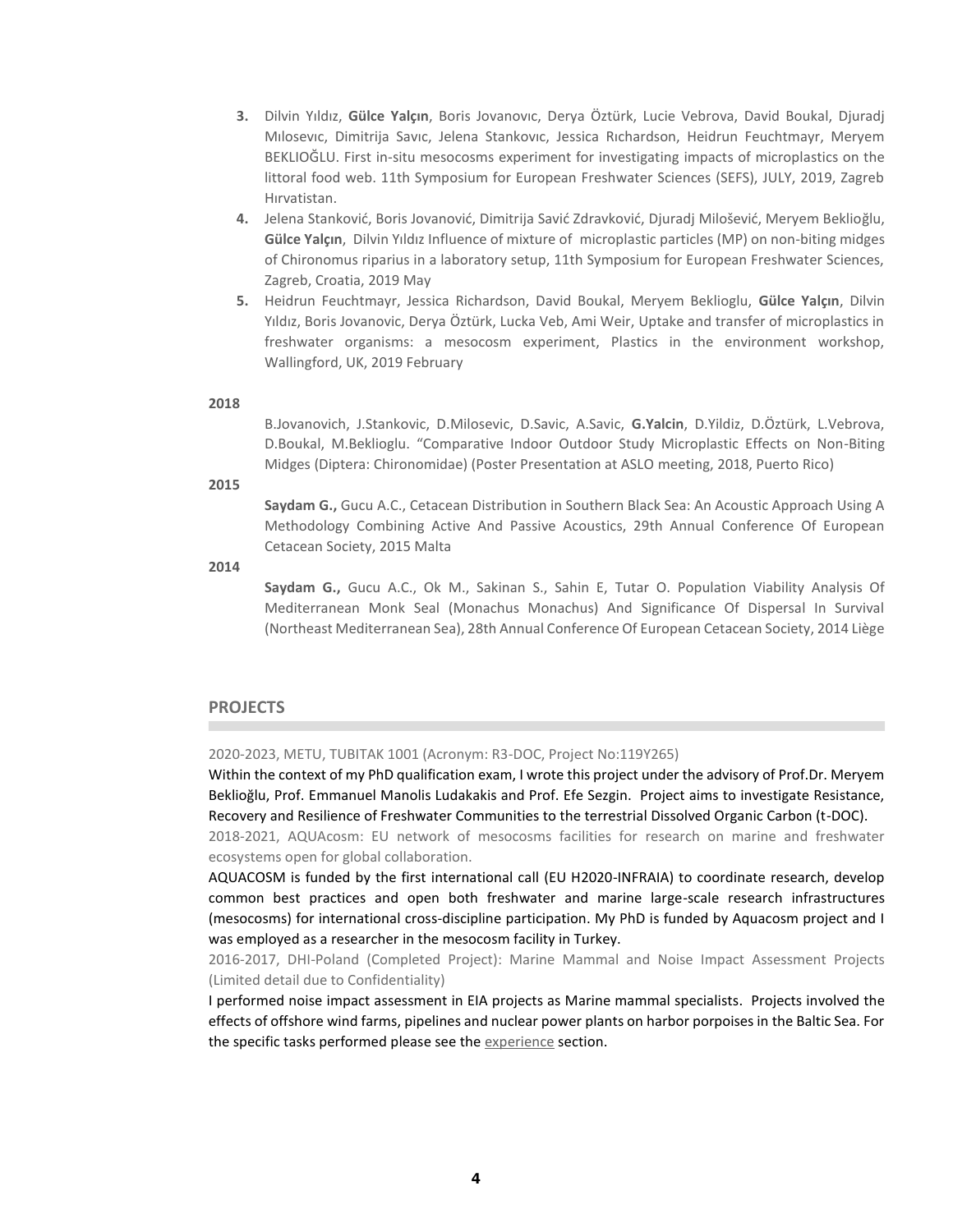2014- 2015, METU, TUBITAK (Completed Project): Viability assessment of northeastern Mediterranean Monk seal population

Eastern Mediterranean coastal region is scanned for possible suitable habitats and photo-traps are set to build data set for photo-ıd study of Monk Seals. I participated in the process of setting photo-traps in caves with free diving, data analysis (PVA) and reporting.

2014- 2015 METU, Stock Assessment of Black Sea Anchovy Using Acoustic Method and Establishing a Monitoring Model for National Fisheries Data Collection Program, TUBITAK – KAMAG 110G124 (Completed Project):

The project was designed to observe anchovy stocks for fisheries management. I participated in trawling process (50 days cruise with RV Bilim 2); length measurement of fishes on deck, data analysis and reporting/editing. During the cruises of this project, I collected data for my thesis; I observed cetaceans from upper deck and deployed C-POD on stations.

2013-2015 TUBITAK: Present monitoring the changes in demersal fish stocks in fishing area of Erdemli – Mersin (the northeastern Mediterranean)(Completed Project):

The project was designed to provide time series data on demersal fish stocks and habitat. Possible roles of Lessepsian species in the ecosystem was assessed in  $-1$ -2days/month cruises 2 years with R/V Lamas. 2013-2014 METU, TUBITAK 113B221: I know my Sea I protect my Sea (Completed Project):

The project was designed to increase awareness, knowledge and consciousness on sea ecosystem in elementary-high school level children. I participated as a lecturer and I produced several biological

## **EDUCATION**

illustrations for training purposes.

PHD STUDENT• 2017 • LIMNOLOGY LAB, BIOLOGICAL SCIENCES, MIDDLE EAST TECHNICAL UNIVERSITY



M.SC• 2015 • MARINE BIOLOGY AND FISHERIES DEPARTMENT, INSTITUTE OF MARINE SCIENCES, MIDDLE EAST TECHNICAL UNIVERSITY

Student Performance Award, Academic year of 2013-2015 ; C.GPA: 3.93/ 4.00



BS • 2013 JUNE• DEPARTMENT OF BIOLOGY, MIDDLE EAST TECHNICAL UNIVERSITY, ANKARA, TURKEY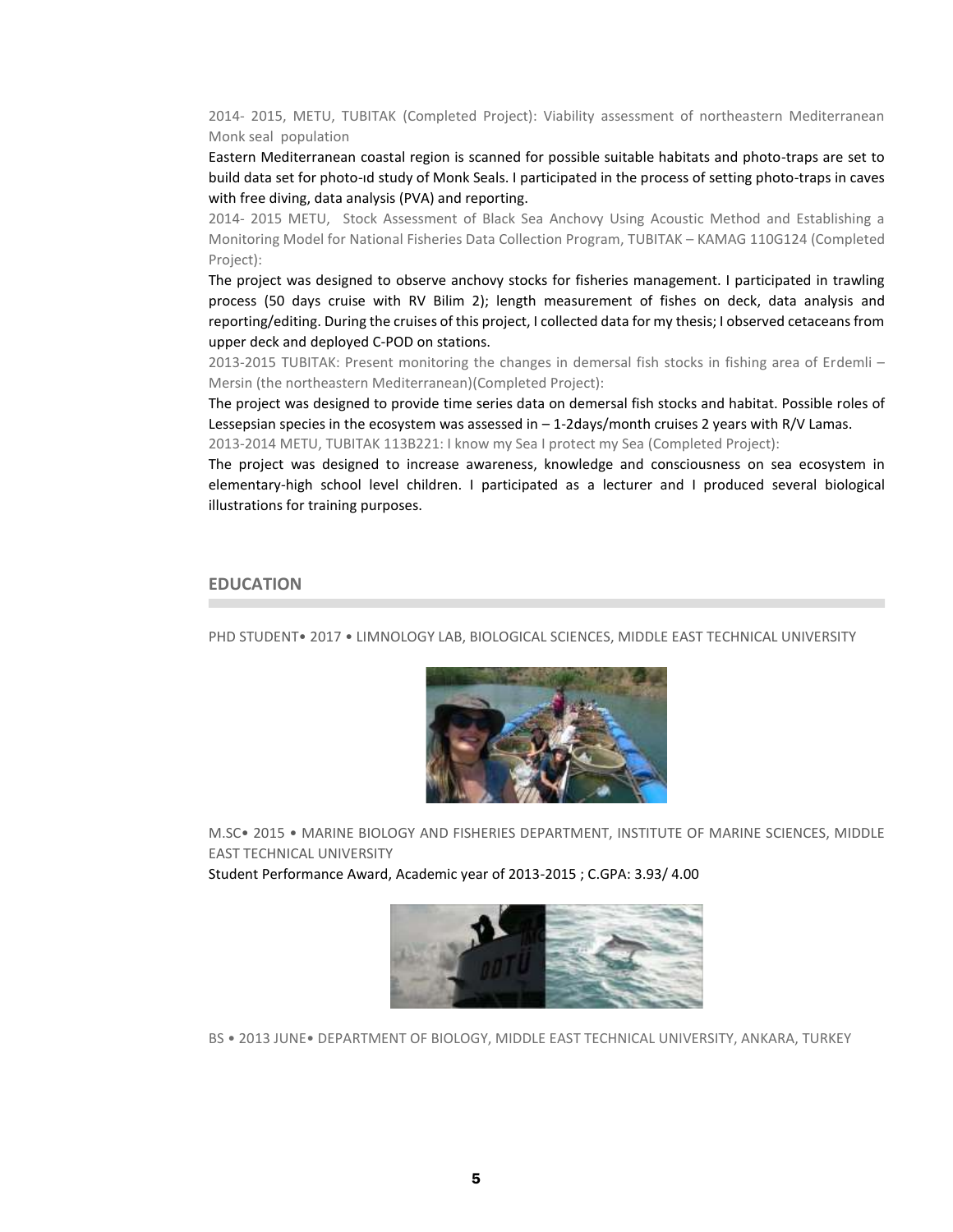Graduated as Honor Student, ranked sixth among Biology graduates of academic year 2012-2013, CGPA: 3.32/4.00

# **TRAININGS**

#### 2018 September, Izmir TR, Aegean school for computational ecology and evolution, 7 days:

The school brought together researchers and students actively working in the fields of ecology and evolution from both sides of the Aegean Sea. The school included lectures and practices covering both fundamental models and most recent developments across a diverse range of topics, including population genomics, comparative phylogenetics, and theoretical and experimental ecology.

#### 2018 July, Izmir TR, R workshop, 2 days:

In the workshop given by EkoEvo (Ecology and Evolotionary Society of Turkey), data analysis and community biology methods in R were covered.

#### 2017 May, Mousehole UK, C-POD Workshop, 2 days:

In the workshop given by Nick Tregenza, C-POD-F and C-POD were covered in addition to the data interpretation and analysis.

#### 2017 March, Exeter UK, Marine Acoustics Training by Seiche, 4 days:

The lectures by V. F. Humprey were focused on physical properties of sound, nature of noise, while lectures given by P. Lepper were on marine mammal biology and models that are used to measure underwater acoustics (transmission loss). Furthermore, mitigation techniques for underwater noise, environmental regulations, Environmental Impact Assessments (EIAs), guidelines, emerging studies and technologies in the Marine Acoustics field were covered.

#### 2016, DHI-Turkey, MIKE 11-Ecolab Training, 2days:

The course given by Dr. Arne Hammrich was focused on ecological modelling with Ecolab and Mike 11.

# 2014, September, Valencia Spain, Tenth European Seminar on Marine Mammals: Biology and Conservation, 5 days

This course was mainly focused on the aspects of management and strategies for species conservation, including marine protected areas, at European and world scales. There were practical demonstrations of laboratory techniques applied to the research on marine mammals; such as Line transect analysis and acoustic approaches.

# **References**

**PHD ADVISOR:** Prof. Meryem Beklioğlu, METU Biology (PROFESSOR) AND EKOSAM (DIRECTOR), [meryem@metu.edu.tr](mailto:meryem@metu.edu.tr)

**PHD CO-ADVISOR:** prof. erik jeppesen, aarhus university and METU EKOSAM, [ej@ecos.au.dk](mailto:ej@ecos.au.dk)